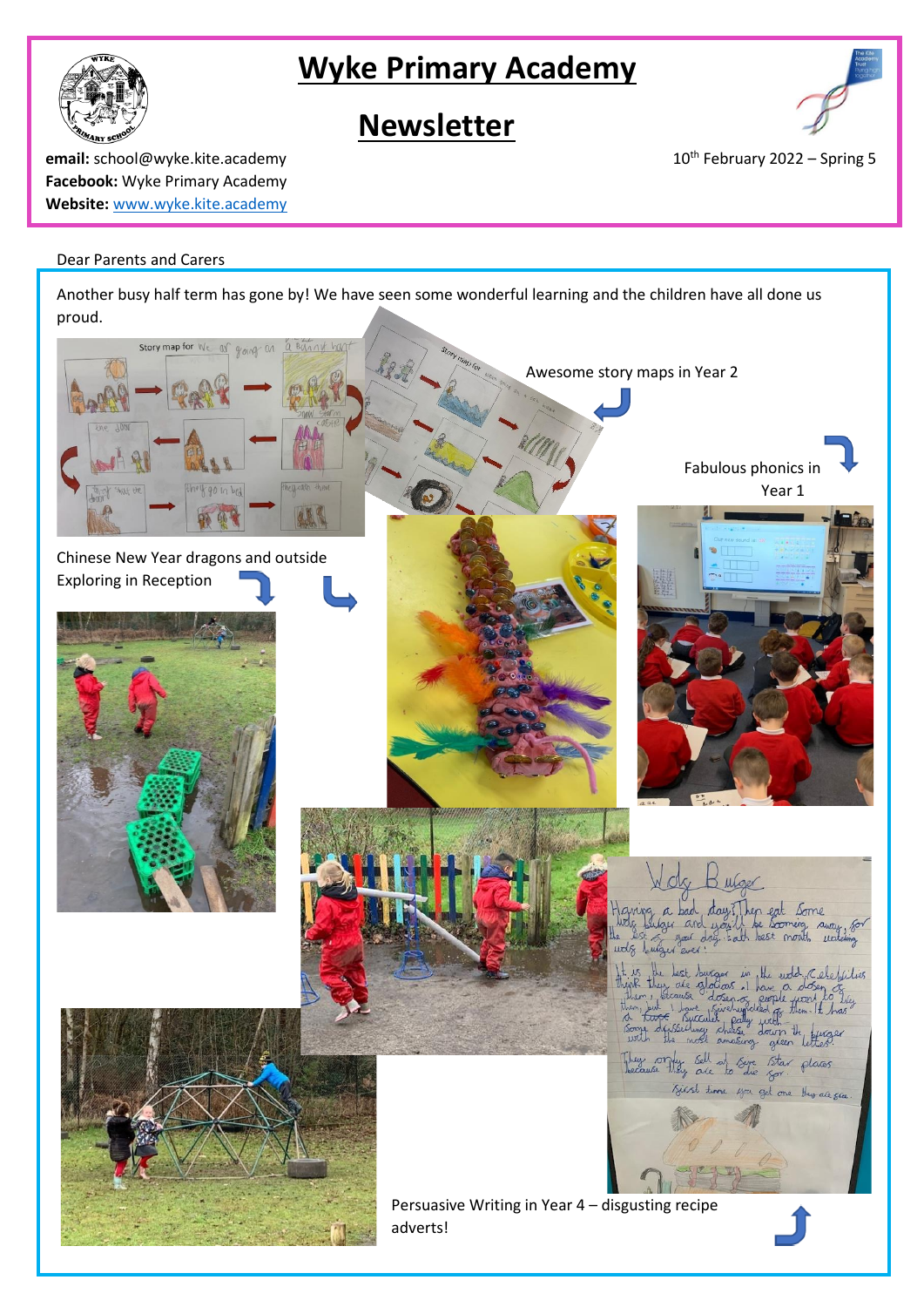

**Time to Talk Day – Thurs 3rd Feb**: Time to Talk day was a day about creating supportive communities by having conversations with family, friends or colleagues about mental health. We all have mental health. By talking about it, we can support ourselves and others. Everybody in the school made "Worry Monsters"…the idea being that you write your worry down and the monster gobbles it up, so you don't have to worry about it anymore!

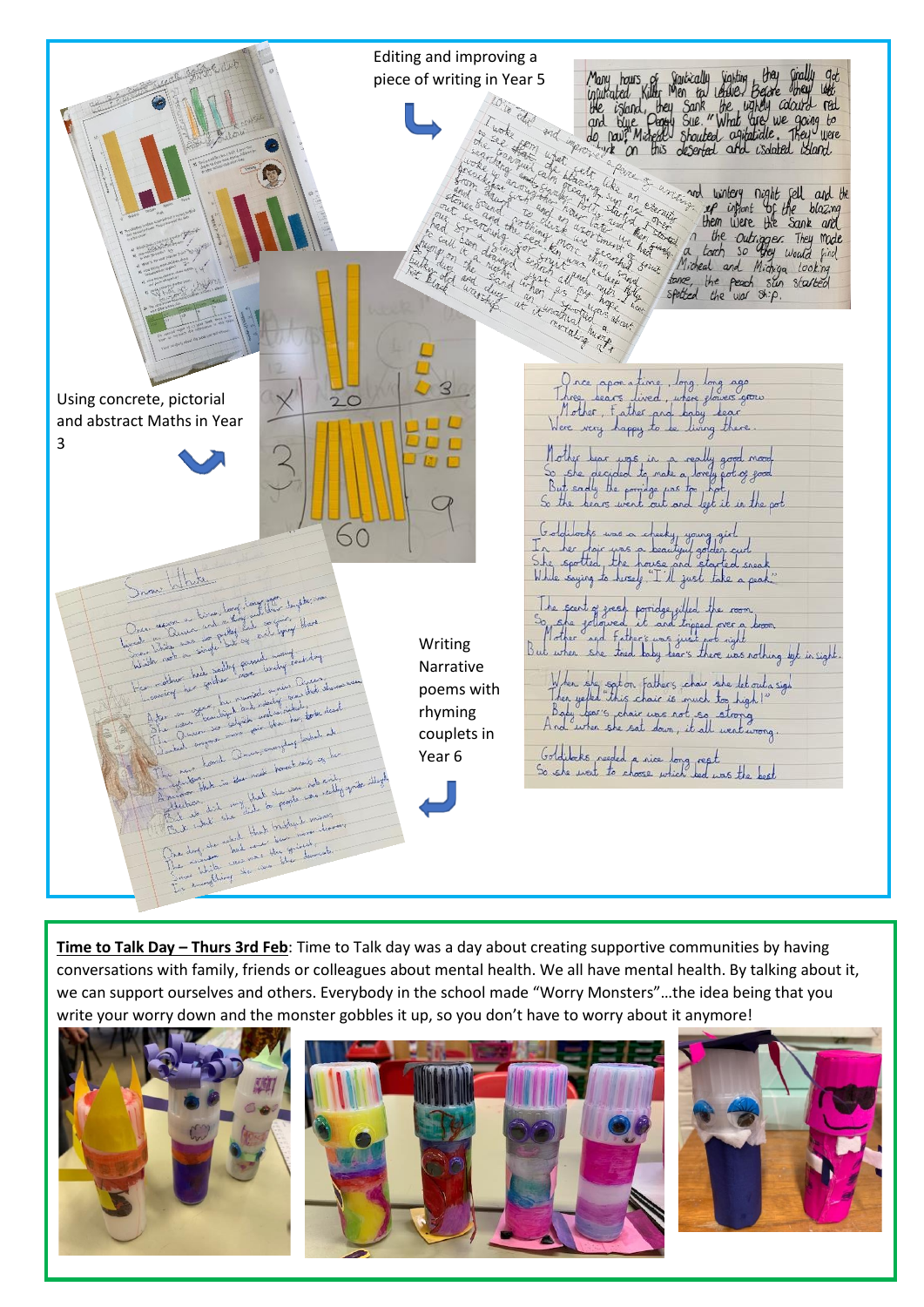## **Safer Internet Day**

We marked Safer Internet day on Tuesday in school. We watched an assembly on how we keep ourselves safe online, how we show respect to others online and what to do if we don't feel good when playing online. There are some links to websites which you may find informative:

Safer Internet Day[: https://www.saferinternetday.org/en-GB/](https://www.saferinternetday.org/en-GB/) UK Safer Internet Day: <https://saferinternet.org.uk/safer-internet-day/safer-internet-day-2022> Better Internet for Kids: <https://www.betterinternetforkids.eu/en-GB/> Childnet: <https://www.childnet.com/safer-internet-day/>

# **FOW Events**



This week saw our first parents' event for a while…BINGO! Thank you to all who supported the event and thank you to the FOW mums who ran the evening.

After half-term we have the Science Shows for the children during the first week back. Tickets are £5 and are to be booked through Scopay. Reception and Key Stage 1 is on Wednesday 23rd, Key Stage 2 is on Thursday  $24<sup>th</sup>$ . Please see the attached flier for more details.

**DESIGN A LOGO**…Friends of Wyke would like the children (and adults!) to have a go at designing a Friends of Wyke logo. Your children will have come home with a sheet to complete their design on. Cost is £1.50 to enter and entries close on 25<sup>th</sup> February. Please send the designs and money into school by then. Good luck!

### **Welcome backs, Thank you's and Goodbyes…**

We would like to say a big welcome back to Mrs Jackson, who has returned from her maternity leave. Mrs Jackson will be joining the Year 1 team for 3 days a week. It is lovely to have you back!



We would also like to extend a big Wyke welcome to Miss Halpin, who has joined us in Year 5 and will be the Year 5 class teacher after half term. We hope that you are very happy here with us at Wyke and welcome you to the Wyke family.



It's always sad to say goodbye to someone when they leave us but we bid a fond farewell to Miss Bajwa, who will be leaving us tomorrow. Miss Bajwa is returning to Nottingham and has a few exciting travel plans in between! Thank you very much for all your hard work over the last year. We have loved having you on the staff and we will miss you. I know the Year 5 children will definitely miss you and the incredibly interesting topics you have shared with them. All the best for the future.

### **Other bits…**

- World Book Day is on 3<sup>rd</sup> March. This is the second week back after half term. The children will once again be allowed to come to school dressed as their favourite book character.
- INSET Day on Monday 21<sup>st</sup> February. The staff will be using the day to continue to develop our curriculum.

**BOOK DAY** MARCH 2022

I hope that you all have a wonderful half term. Have a good break and I look forward to seeing you all on Tuesday 22<sup>nd</sup> February. (Don't forget the children can wear their Brownie, Badgers, Rainbow, Cubs & Beavers uniforms!)

Regards, Michelle